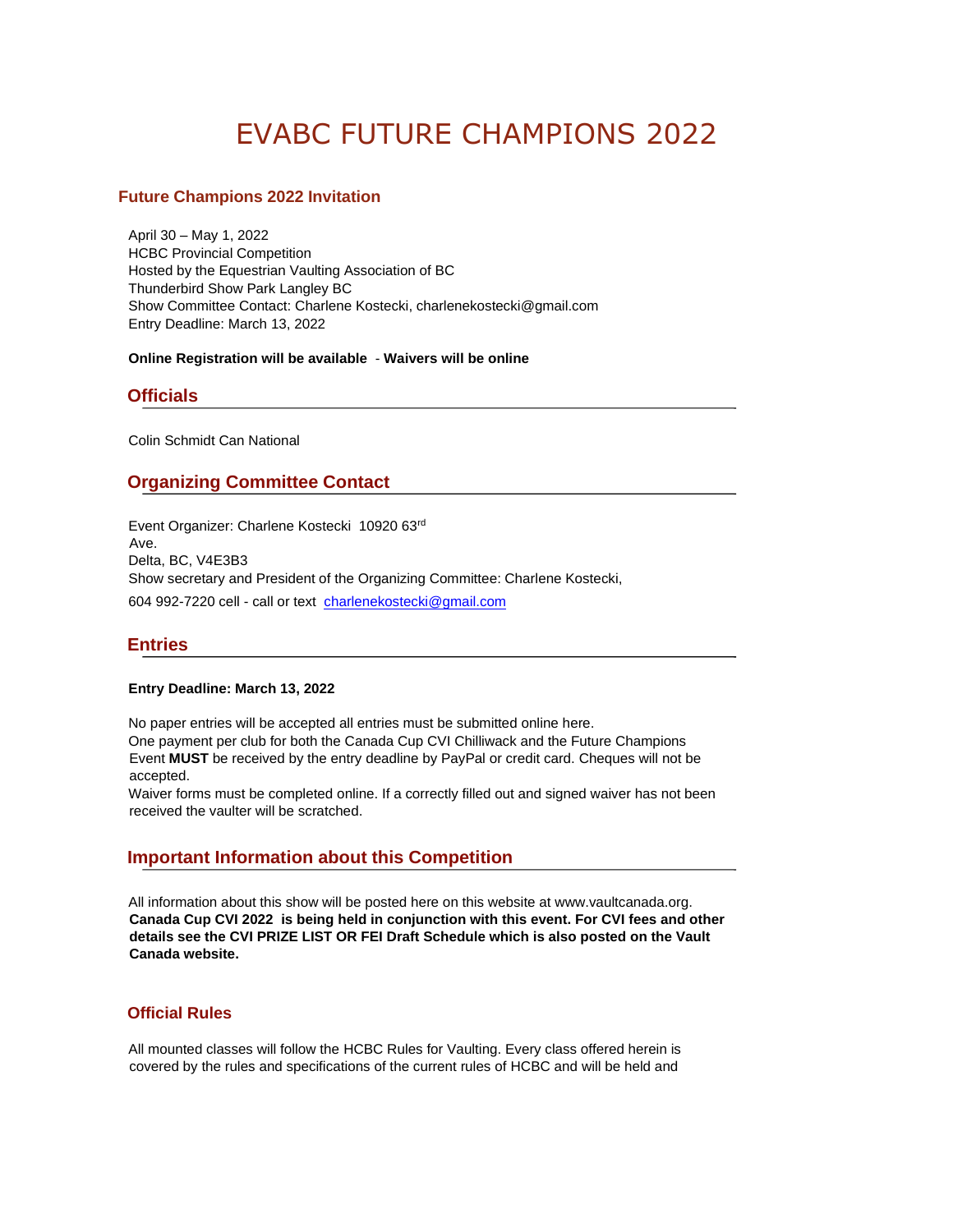judged in accordance with the HCBC Provincial Rules Book. Exhibitors are responsible for knowledge of the rules under which they are competing.

All individual Walk, Trot and Canter classes will complete one round with separate goes for compulsories and freestyle. All Squads and Pairs classes will complete one round with separate goes for compulsories and freestyle. Barrel classes will be 1 minute for individual, 90 seconds for doubles, and 3 minutes for team. A selection of barrels will be used. A mini trampoline may be used. Barrel classes will be conducted according to the Equestrian Vaulting Association of BC Recommendations for Barrel Classes at Vaulting Events.

Please ensure that each vaulter is eligible for the selected class(es) by referring to the eligibility rules set forth in the Provincial Vaulting Rules. If you are unsure about the eligibility of a vaulter for a given class please contact the event organizers.

Cross Entering will be allowed. Vaulters entering CVI Chilliwack individual classes may also enter an individual class in the Future Champions event.

#### **Memberships & Licenses**

Canadian vaulters, lungers and horse owners must be members of their provincial vaulting association and third party liability insurance provided through membership in their provincial sports organization. Canadian CVI Vaulters and lungers must have a Platinum Licence and be registered with the FEI.

- American vaulters and lungers must be members of the American Vaulting Association.
- Membership numbers must be submitted with your entries. Any vaulter who does not have the correct memberships by the Deadline will be scratched.

# **Pricing**

All entry fees are in CDN funds.

# **There will be NO REFUNDS.**

#### **Registration Fee**

\$35 per vaulter and lunger

#### **Individual Mounted Classes**

Walk/Trot/Canter Mounted Classes (one round) - \$40.00

#### **Squad and Pairs Mounted Classes, Green Horse**

Walk, Trot or Canter Pairs (one round) \$60 per pair Walk, Trot or Canter Squad – (one round – compulsories and freestyle) \$90 Green Horse - \$25 for one go (judge's comments only)

#### **Barrel Classes (all barrel classes are one round of freestyle only)**